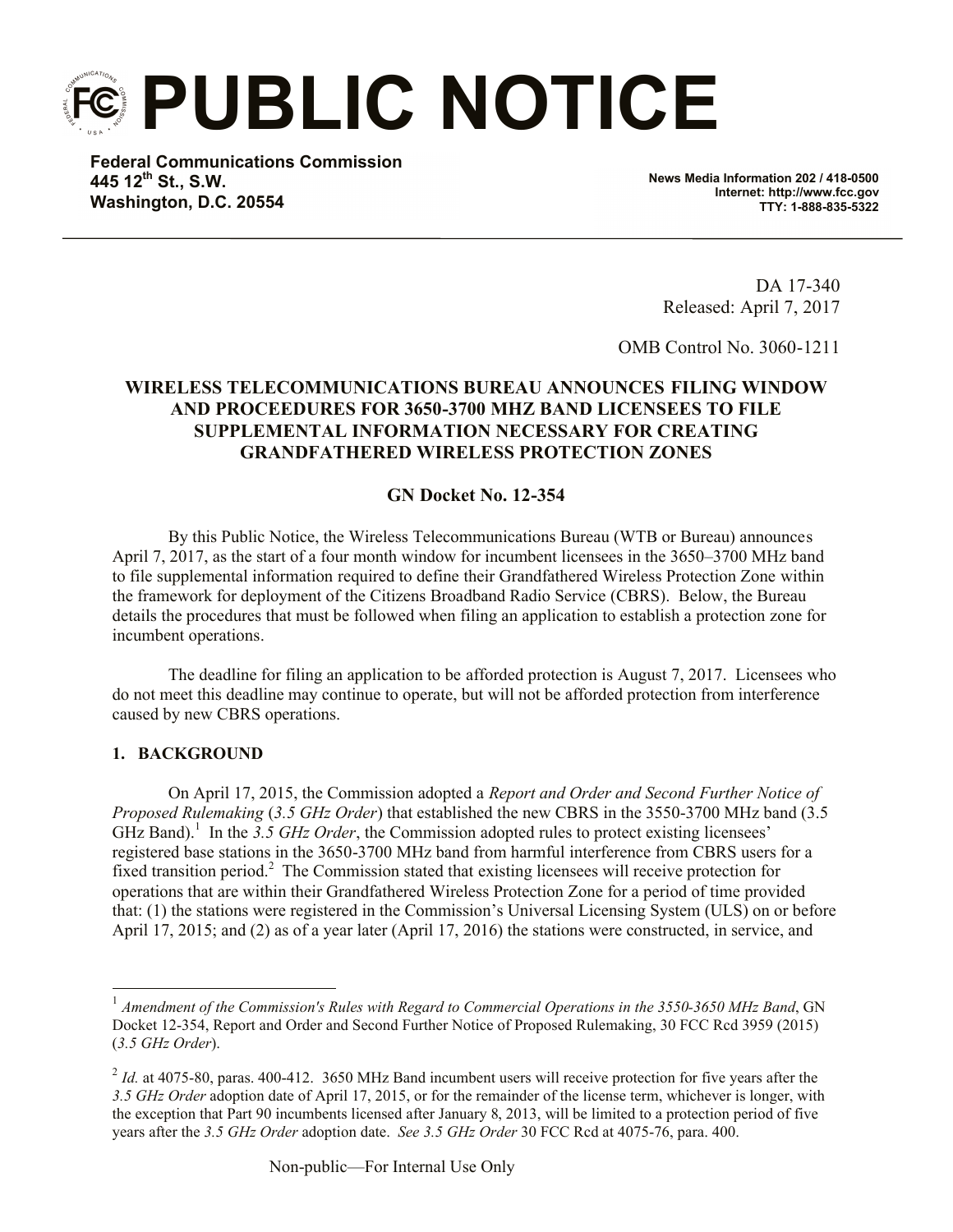fully compliant with the relevant operating rules.<sup>3</sup> The Commission provided that Grandfathered Wireless Protection Zones will be defined using methodology determined by WTB and the Office of Engineering and Technology (OET). 4

On August 19, 2016, WTB and OET released a Public Notice (*3650-3700 MHz Band Protection Contours Public Notice*) announcing the methodology for determining the protected contours for grandfathered 3650-3700 MHz band licensees. 5 The *3650-3700 MHz Band Protection Contours Public Notice* established a two-prong approach that defines the Grandfathered Wireless Protection Zone around each eligible registered base station as follows: (1) for sectors encompassing *unregistered* customer premise equipment (CPE), a 5.3 km radius sector from each registered base station based on the azimuth and beam width registered for that base station; and (2) for sectors encompassing *registered* CPE, a sector centered on each base station with the registered azimuth and beam width covering all registered subscriber stations within that sector.

The *3650-3700 MHz Band Protection Contours Public Notice* indicated that, once the requisite functionality in ULS has been established, the agency would communicate to licensees in the 3650-3700 MHz band the process by which they must submit information to establish the Grandfathered Wireless Protection Zones. We do so below.<sup>6</sup>

## **2. WHAT MUST BE FILED**

As discussed in the 3650-3700 MHz Band Protection Contours Public Notice,<sup>7</sup> certain information must be provided in order to establish the Grandfathered Wireless Protection Zone. Specifically, licensees must:

- (1) Identify the relevant base stations registered in ULS as of April 17, 2015, that will be used to define the Grandfathered Wireless Protection Zone;
- (2) Certify that the stations were constructed, operational, and in compliance with the Commission's Rules as of April 17, 2016;
- (3) Identify whether unregistered and/or registered CPE is being used with that base station; and
- (4) If registered CPE equipment is being used specify the distance to the furthest registered CPE. 8

## **3. REGISTERING TO FILE SUPPLEMENTAL INFORMATION**

To access to the application tool, licensees must, if they have not already done so, first register for a new FCC username account and link the FCC Registration Number (FRN) associated with their existing 3650-3700 MHz license to the FCC username account.

 $4$  47 C.F.R. § 96.3.

 $\overline{a}$ 

5 *See Wireless Telecommunications Bureau and Office of Engineering and Technology Announce Methodology for Determining the Protected Contours for Grandfathered 3650–3700 MHz Band Licensees*, GN Docket No. 12-354, Public Notice, 31 FCC Rcd 9037 (WTB/OET 2016) (*3650-3700 MHz Band Protection Contours Public Notice*).

6 *See id.* at 9043, para. 21.

7 *See id.* at 9042, para. 20.

 $8$  To assist in determining the distance to the furthest registered CPE and to ensure that licensees are identifying properly registered CPEs, the application tool will require that applicants select the furthest registered CPE from a list of those facilities that have been registered and will automatically calculate the distance to that CPE.

<sup>3</sup> *Id.* at 4078, para. 406.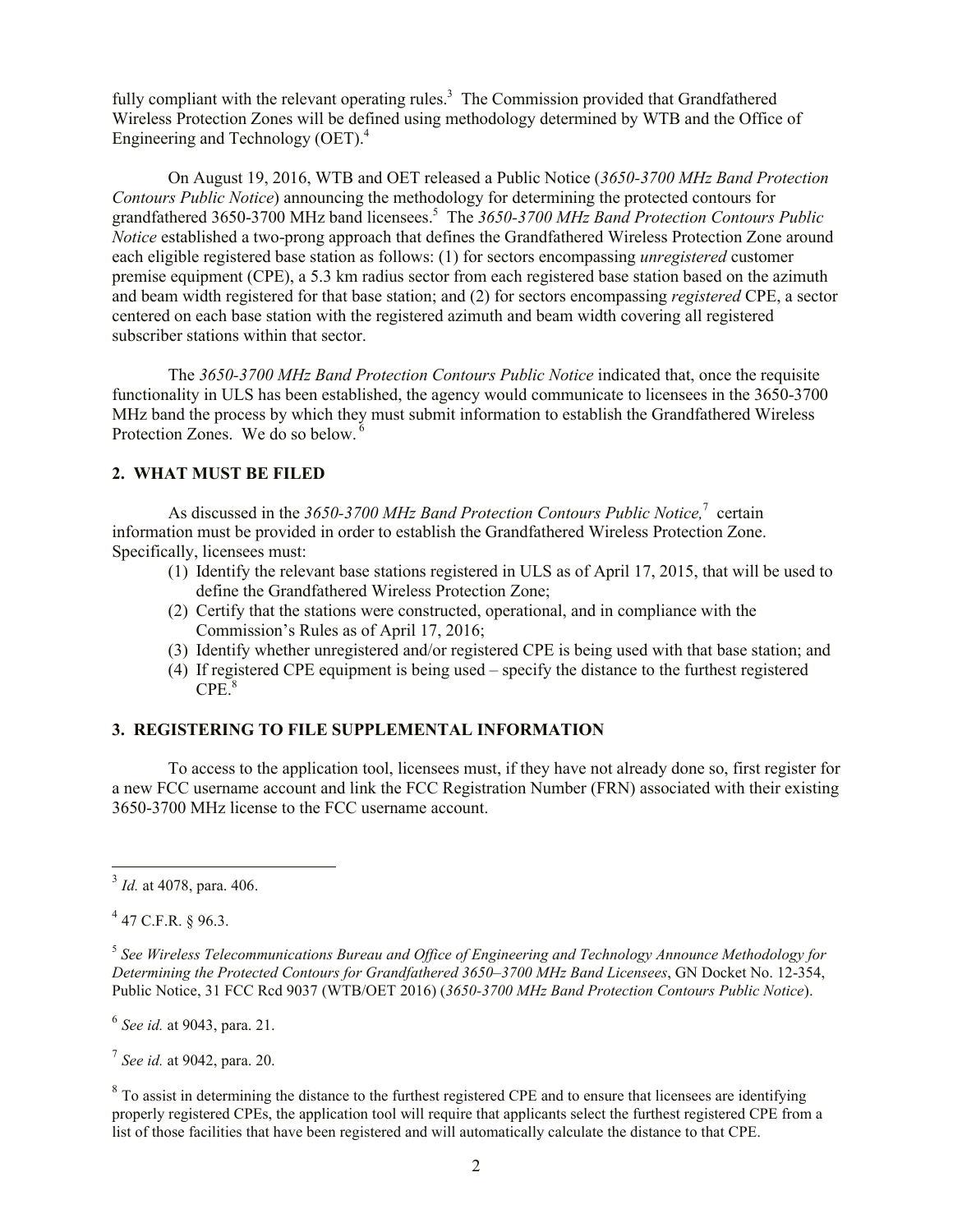- To register for a FCC username account, licensees should follow the instructions provided here: https://apps.fcc.gov/cores/html/Register\_New\_Account.htm.
- To associate the user account with an FRN, licensees should follow the instructions provided here: https://apps.fcc.gov/cores/html/Associate\_Username\_to\_FRN.htm
- Once registered, licensees will be able to provide the supplemental information by logging in here: https://www.fcc.gov/licensing-databases/fcc-user-login

## **4. FILING AND PROCESSING OF SUPPLEMENTAL INFORMATION**

When a licensee logs in to the system and selects the "3650" tab, the licensee will first be presented with the option to view a list of 3650-3700 MHz service call signs or a list of 3650-3700 MHz locations that have been associated with their account based on the FRN that was associated with their FCC username account. Both lists will provide access to base stations which were registered in ULS on or before April 17, 2015.<sup>9</sup> Only base stations may be used to define the licensee's Grandfathered Wireless Protection Zone.<sup>10</sup> From "My 3650 Call Signs," a licensee can select a call sign to display a list of locations associated with the call sign. Licensees can click on individual locations and fill in the supplemental information on a form. The tab for "My 3650 Locations" provides the option to identify base stations in this list view, or to click on individual locations and fill in the supplemental information on a form. The tool is designed with validations and certain responses may require the licensee to enter additional explanation or justification.<sup>11</sup> Once all the required information has been entered, the licensee will certify and submit its protection zone application.

If the submitted supplemental information passes all validations, the system will automatically accept the protection zone application. If any of the responses required explanation, or the application does not pass all validations, the system will change the status of the application from "saved" to "submitted" and the application will be reviewed by Bureau staff. After review, licensees will be notified whether an application has been accepted or rejected.<sup>12</sup> A base station will only be entitled to grandfathered protection if the protection zone application is accepted. Licensees may amend their protection zone application prior to or after Commission review and resubmit their application with new information up until August 7, 2017.

#### **5. SPECIAL CASE**

 $\overline{\phantom{a}}$ 

If the licensee is using 3650-3700 MHz equipment for a point-to-point application, the user will register each end of the point-to-point link separately as a base station and identify the receive location for that end of the point-to-point link as the furthest registered CPE.

 $9$  The initial list of locations is pre-filtered to show locations that are registered with equipment that the FCC understands to be either base station or point-to-point/dual use equipment based on information that was submitted in the equipment type certification or from other sources. There are four FCC designated equipment types – Base, CPE, Dual Use/Pt-to-Pt, and Undefined.

 $10$  Licensees will have an option to remove the filter from the initial list of base stations to show all locations that are registered under their call sign. If a licensee selects a location with equipment that is not designated as base station equipment or dual use/point-to-point, the licensee will be required to explain how the location qualifies as a base station.

 $11$  For example, the furthest registered CPE must be located within the beam of the registered base station sector. Also, if the licensee selects a CPE that is further than 18 km away from the base station, the licensee will be required to explain how the base station is capable of providing service to that CPE.

 $12$  Applications may be rejected in limited circumstances where the licensee fails to justify configurations or parameters that exceed the validations. *See supra* notes 11 and 12.